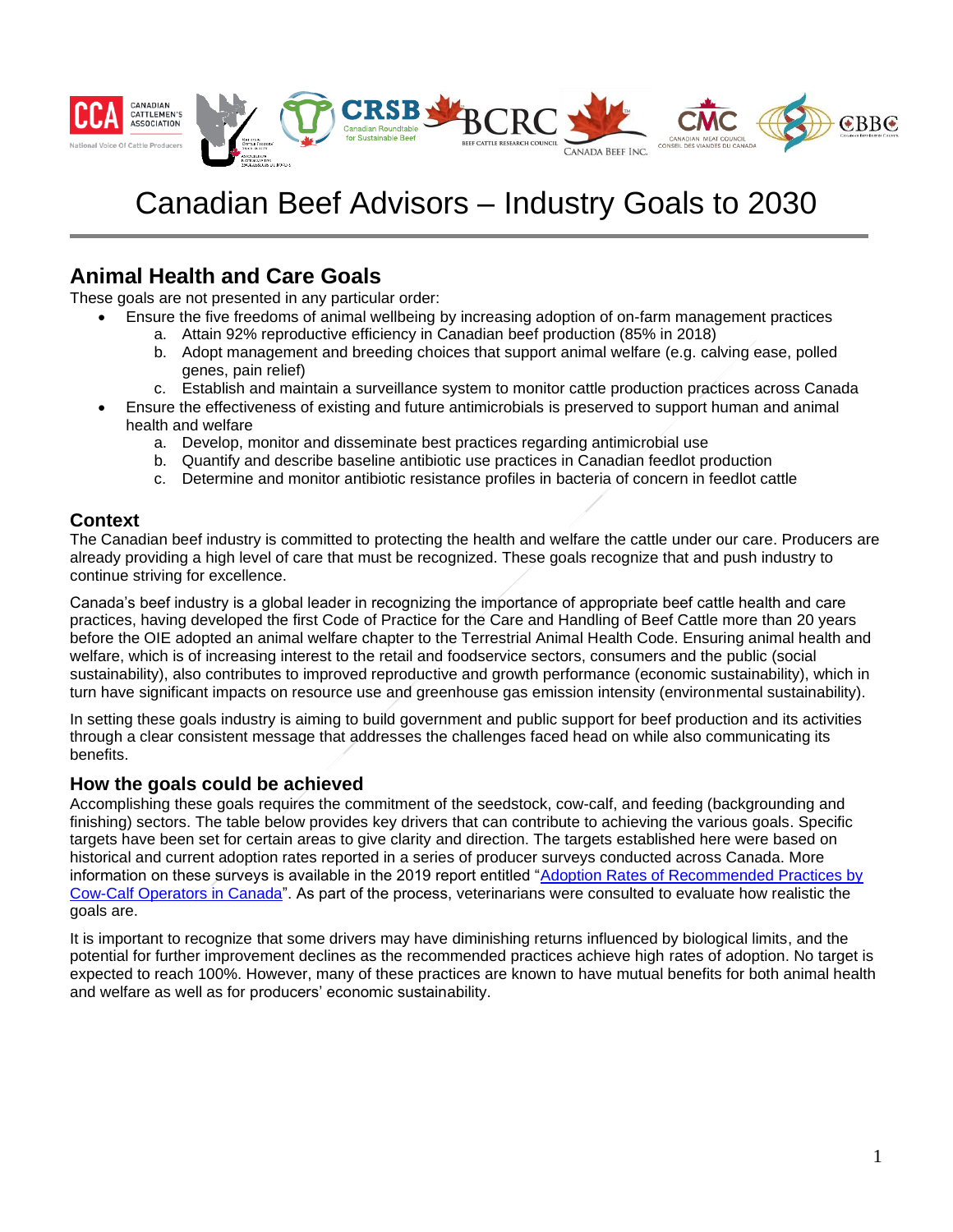| <b>Herd health management</b>                                                                                                                                                                                                                                                                                                                                                                                                                                                                              | <b>Nutritional management</b>                                                                                                                                                                                                                                                                                                                                             | Preparing calves for the feedlot                                                                                                                                                                                                                    |
|------------------------------------------------------------------------------------------------------------------------------------------------------------------------------------------------------------------------------------------------------------------------------------------------------------------------------------------------------------------------------------------------------------------------------------------------------------------------------------------------------------|---------------------------------------------------------------------------------------------------------------------------------------------------------------------------------------------------------------------------------------------------------------------------------------------------------------------------------------------------------------------------|-----------------------------------------------------------------------------------------------------------------------------------------------------------------------------------------------------------------------------------------------------|
| Increased adoption of<br>• 90% of producers have a valid<br>Veterinary-Client-Patient-<br>Relationship<br>• 85% of producers have a<br>prevention-based herd health<br>plan<br>• 95% of producers vaccinate<br>cows for reproductive diseases<br>(BVD, IBR - 74% West, 67%<br>On)<br>• 95% of producers vaccinate<br>calves for clostridial diseases<br>(93% west)<br>• 85% of producers aware of the<br>Requirements in the Code of<br>Practice for the Care and<br>Handling of Beef Cattle (47%,<br>2017 | Increase adoption of:<br>• 85% of producers design and manage their<br>feeding programs to ensure that animals'<br>nutritional needs are met<br>• Body condition scoring, feed testing (60% west,<br>25-34% east) and ration balancing<br>• Pasture and grazing management practices that<br>optimize plant and animal productivity and<br>nutritional quality            | Increased adoption of:<br>• 85% of producers vaccinate<br>calves for respiratory disease<br>(77-84% West)<br>• 65% of producers adopt low<br>stress weaning practices (33%-<br>51%, 2017)<br>• Nutritional management                               |
| <b>Excellence in animal health</b>                                                                                                                                                                                                                                                                                                                                                                                                                                                                         | <b>Excellence in animal care</b>                                                                                                                                                                                                                                                                                                                                          | <b>Feedlot management</b>                                                                                                                                                                                                                           |
| 80% increase in the number<br>of individuals trained in on-<br>farm food safety, animal<br>welfare, biosecurity and<br>associated record keeping<br>practices.                                                                                                                                                                                                                                                                                                                                             | • 85% of producers castrate and dehorn following<br>veterinary recommendations and/or pain control<br>requirements in the Code of Practice for the Care<br>and Handling of Beef Cattle (45-50%, 2017)<br>• 10% of fed cattle carry horns at slaughter (9%,<br>2017)<br>• 85% of fed cattle have a tag score of 4 or less (0<br>$=$ clean, dry and 10 $=$ very dirty, wet) | Better understanding of<br>• Antimicrobial use practices<br>• Antimicrobial resistance<br>patterns<br>• Opportunities to further<br>improve animal management,<br>health and welfare practices                                                      |
|                                                                                                                                                                                                                                                                                                                                                                                                                                                                                                            | <b>Research and Development</b>                                                                                                                                                                                                                                                                                                                                           | <b>Technology transfer</b>                                                                                                                                                                                                                          |
|                                                                                                                                                                                                                                                                                                                                                                                                                                                                                                            | Basic and applied research to investigate, develop<br>and evaluate products and practices to support,<br>maintain or improve animal nutrition, health,<br>welfare, antimicrobial use and management<br>practices throughout the beef industry.                                                                                                                            | Use traditional and novel expertise<br>and approaches to:<br>ensure producers are aware<br>$\bullet$<br>of new products and practices<br>encourage adoption where<br>$\bullet$<br>appropriate<br>monitor adoption of best<br>$\bullet$<br>practices |

### **FAQs**

#### Q: **What does reproductive efficiency have to do with animal health and care?**

A: Cows and heifers that are in poor health, poor nutritional status or otherwise neglected have not been met are much less likely to cycle, become pregnant, successfully give birth to a live calf, raise it to weaning age, and rebreed the next year. Ensuring that as many heifers and cows as possible successfully (re)breed and wean a healthy calf year after year requires that very close attention be paid to their health and welfare on an ongoing basis.

#### Q: **Why isn't there a goal around antibiotic use reduction or elimination?**

A: Antibiotics (and other antimicrobials) are critically important animal health tools, and recommending that treatment be withheld from sick cattle would detract from animal health and welfare. Setting antibiotic use reduction goals cannot be done responsibly until current antimicrobial use practices have been described and understood (which is one of the goals).

#### Q: **What is the baseline year for the targets?**

A: The baseline year will vary based on the source data available. For example, metrics using the Cow-calf surveys will be from 2016-17 (see the Adoption Rates report for details). While on-farm food safety training programs will use a 2019 calendar year baseline. For the Vet-Client-Patient-Relationship and herd health plan no baselines are available; but questions are being added to the next Farm Management Survey.

#### Q: **Why isn't there a target to reduce the prevalence of branding?**

A: [Canada's National Beef Quality Audit](http://www.beefresearch.ca/files/pdf/NBQA-Carcass-Audit-Mar-27-2018-F.pdf) has documented a significant decline in recent years, but eliminating branding is not a reasonable expectation. Branding is a legal requirement in some cases (e.g. some cattle finance programs, breeding stock exported to the US).